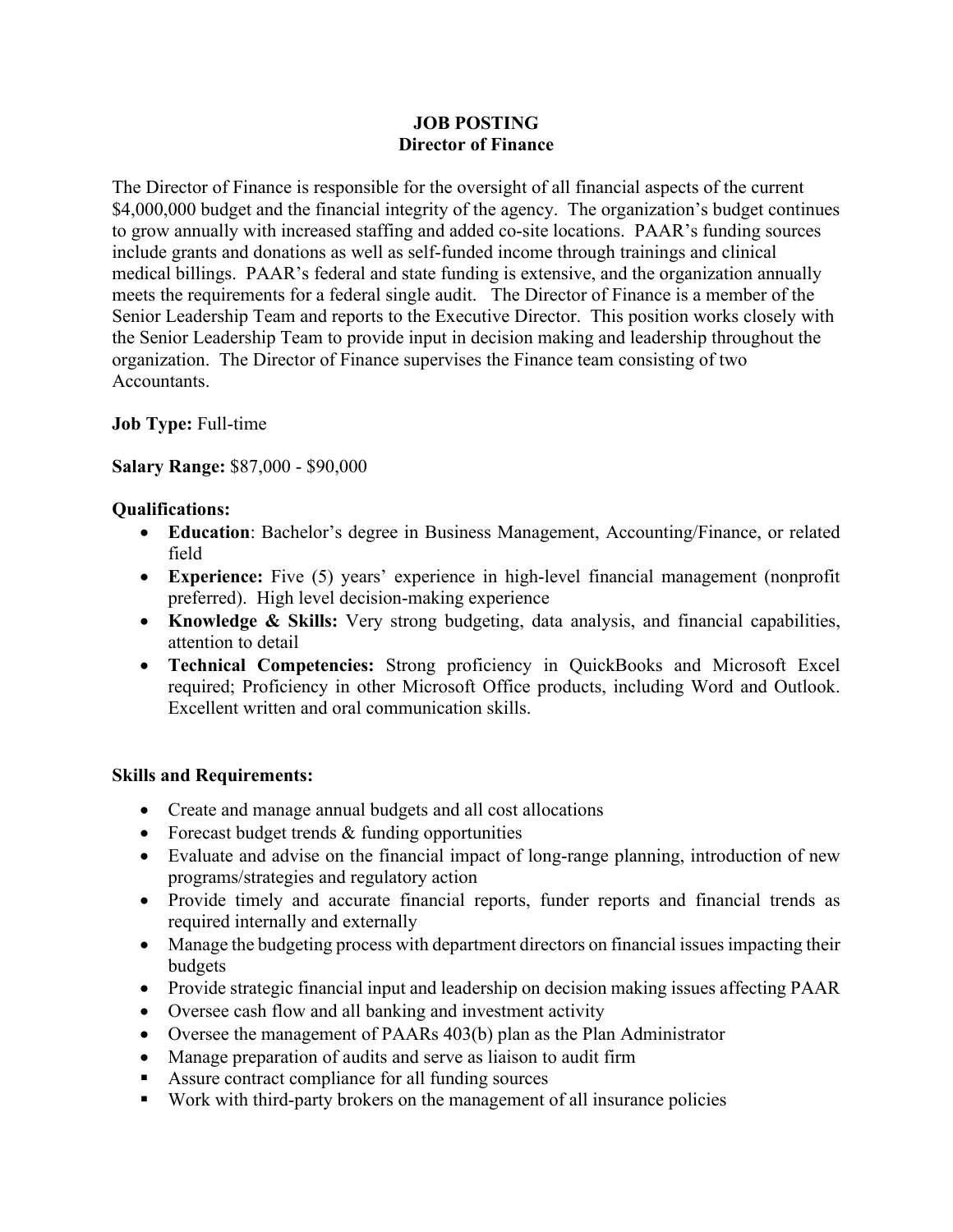- Oversee development and monitoring of procedures guiding financial operations
- Oversee accounting for funding sources of grants and donations as well as self-funded income in trainings and clinical medial billings
- Oversee and manage timely and accurate submission of grant financial reporting
- **Prepare and manage the financial reporting and budgeting of all grant applications**
- Oversee all aspects of the biweekly payroll processing and annual reporting
- Manage the financial aspects of all employee benefits
- Proficiency in prioritizing and organizing
- Skilled in written and verbal communication with the ability to communicate with broad range of stakeholders
- Ability to work flexible schedule, including some evenings and weekends
- Ability to work collaboratively as a member of the agency and within senior leadership team
- PA Acts 33/34 Clearances, FBI certifiable
- Completion of state mandated forty (40) hour victim service training.
- Bi-lingual or multi-lingual applicants preferred.

#### **Core Competencies:**

- **Commitment to mission/vision**: by consistently sharing the organization's message in a positive, accurate, and compelling manner; representing the organization positively in the community; and demonstrating loyalty to the brand.
- **Communication** by interacting clearly and respectfully through all mediums of communication with all appropriate parties, engaging consistently in active listening, and contributing positively to a well-informed staff and transparent work environment
- **Teamwork/Collaboration** by sharing ideas and accepting feedback from others across job positions and departments; working positively and effectively to develop and maintain external relationships.
- **Quality of Work** by delivering high-quality results in a timely manner and asking for help and/or feedback when an assignment falls outside an area of strength or comfort.
- **Cross-Cultural Competency** by seeking to understand contributors to unfamiliar attitudes and behaviors; working effectively across cultural, social, economic, and other potentially uncomfortable boundaries; and avoiding judgments against co-workers, consumers, or community partners
- **Initiative** by voluntarily acting outside the job description to meet consumer's needs, assist co-workers, or otherwise advance the organization's mission.